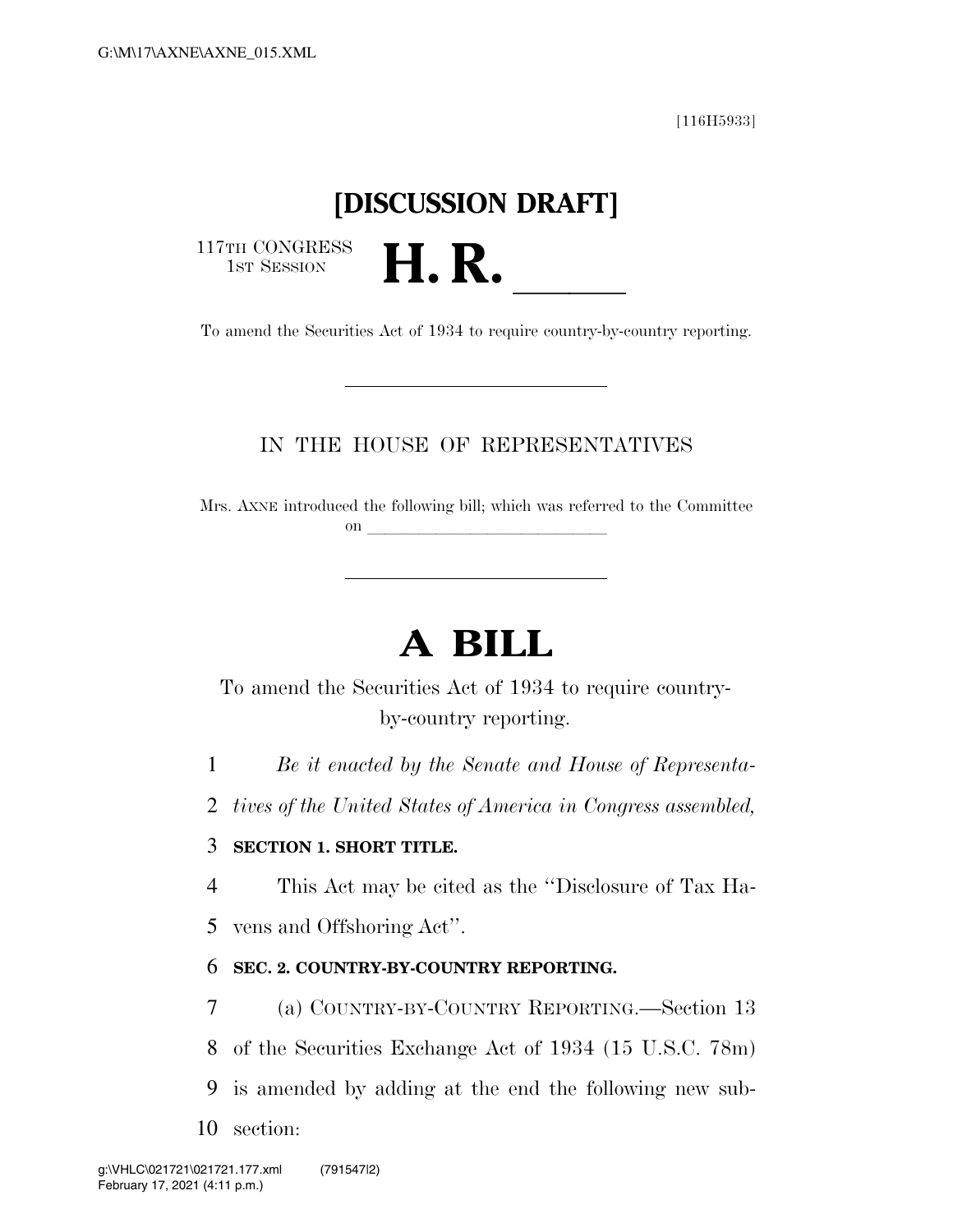| $\mathbf{1}$   | "(s) DISCLOSURE OF FINANCIAL PERFORMANCE ON    |
|----------------|------------------------------------------------|
| $\overline{2}$ | A COUNTRY-BY-COUNTRY BASIS.—                   |
| 3              | "(1) DEFINITIONS.—In this subsection—          |
| $\overline{4}$ | $\lq\lq$ the term 'constituent entity' means,  |
| 5              | with respect to a covered issuer, any separate |
| 6              | business entity of the covered issuer;         |
| 7              | "(B) the term 'covered issuer' means an        |
| 8              | issuer who-                                    |
| 9              | $\lq\lq(i)$ is a member of a multinational     |
| 10             | enterprise group; and                          |
| 11             | "(ii) the multinational enterprise             |
| 12             | group of which the issuer is a member has      |
| 13             | annual revenue for the preceding calendar      |
| 14             | year of not less than an amount deter-         |
| 15             | mined by the Commission to conform to          |
| 16             | United States or international standards       |
| 17             | for country-by-country reporting; and          |
| 18             | "(C) the term 'tax jurisdiction'—              |
| 19             | "(i) means a country or a jurisdiction         |
| 20             | that is not a country but that has fiscal      |
| 21             | autonomy; and                                  |
| 22             | "(ii) includes a territory or possession       |
| 23             | of the United States that has fiscal auton-    |
| 24             | omy.                                           |
| 25             | "(2) DISCLOSURE.—                              |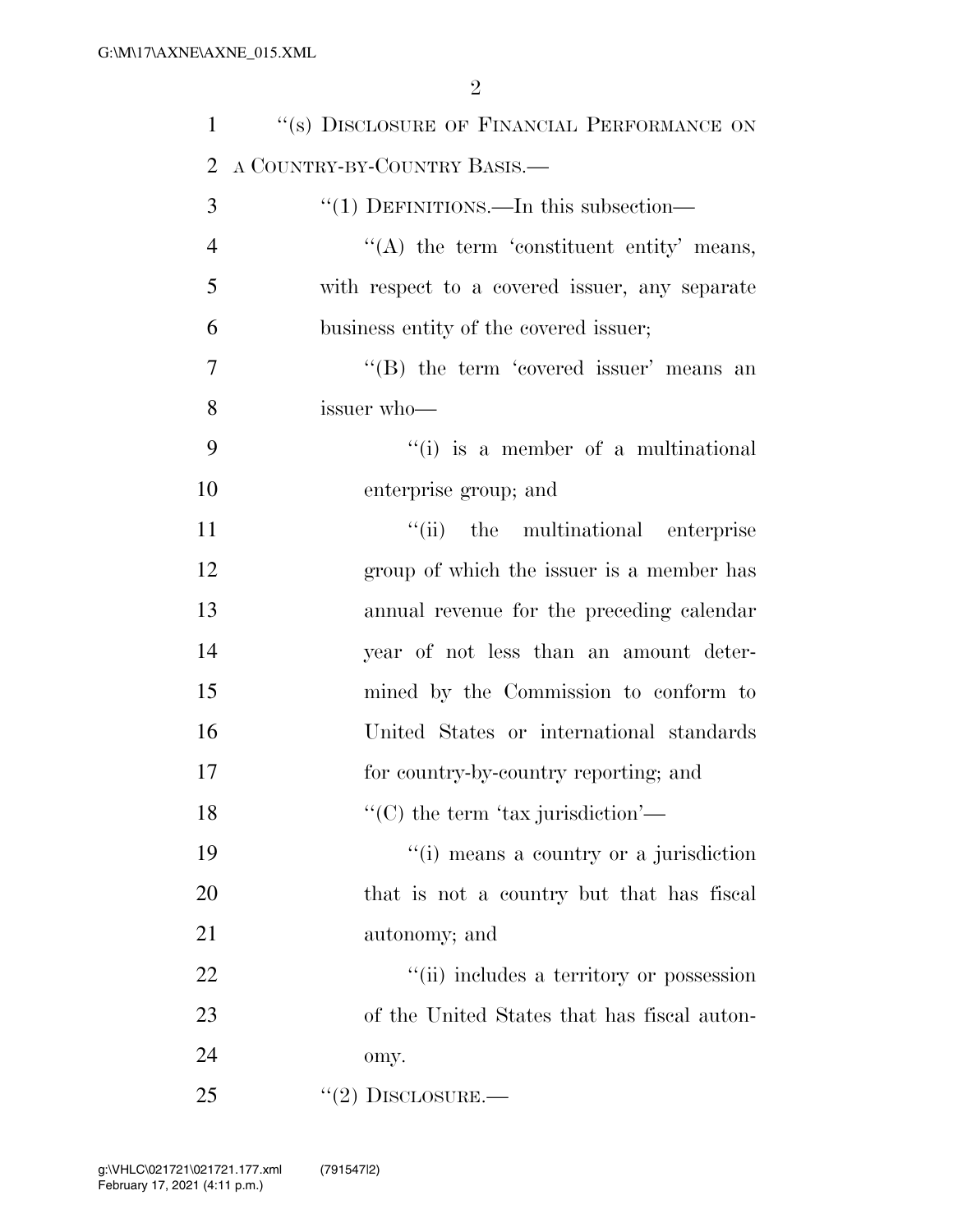| $\mathbf{1}$   | "(A) IN GENERAL.—Each covered issuer             |
|----------------|--------------------------------------------------|
| $\overline{2}$ | shall file a report with the Commission that in- |
| 3              | cludes information described in subparagraph     |
| $\overline{4}$ | (B), and any other information required by the   |
| 5              | Commission, with respect to the reporting pe-    |
| 6              | riod described in subparagraph $(C)$ .           |
| 7              | "(B) INFORMATION REQUIRED.—The in-               |
| 8              | formation described in this subparagraph is as   |
| 9              | follows:                                         |
| 10             | "(i) CONSTITUENT ENTITY INFORMA-                 |
| 11             | TION.—Information on the constituent en-         |
| 12             | tity, including the following:                   |
| 13             | $\lq\lq$ (I) The complete legal name of          |
| 14             | the constituent entity.                          |
| 15             | $\lq$ (II) The tax jurisdiction, if any,         |
| 16             | in which the constituent entity is resi-         |
| 17             | dent for tax purposes.                           |
| 18             | "(III) The tax jurisdiction in                   |
| 19             | which the constituent entity is orga-            |
| 20             | nized or incorporated (if different              |
| 21             | from the tax jurisdiction of residence).         |
| 22             | $\lq\lq$ (IV) The tax identification num-        |
| 23             | ber, if any, used for the constituent            |
| 24             | entity by the tax administration of the          |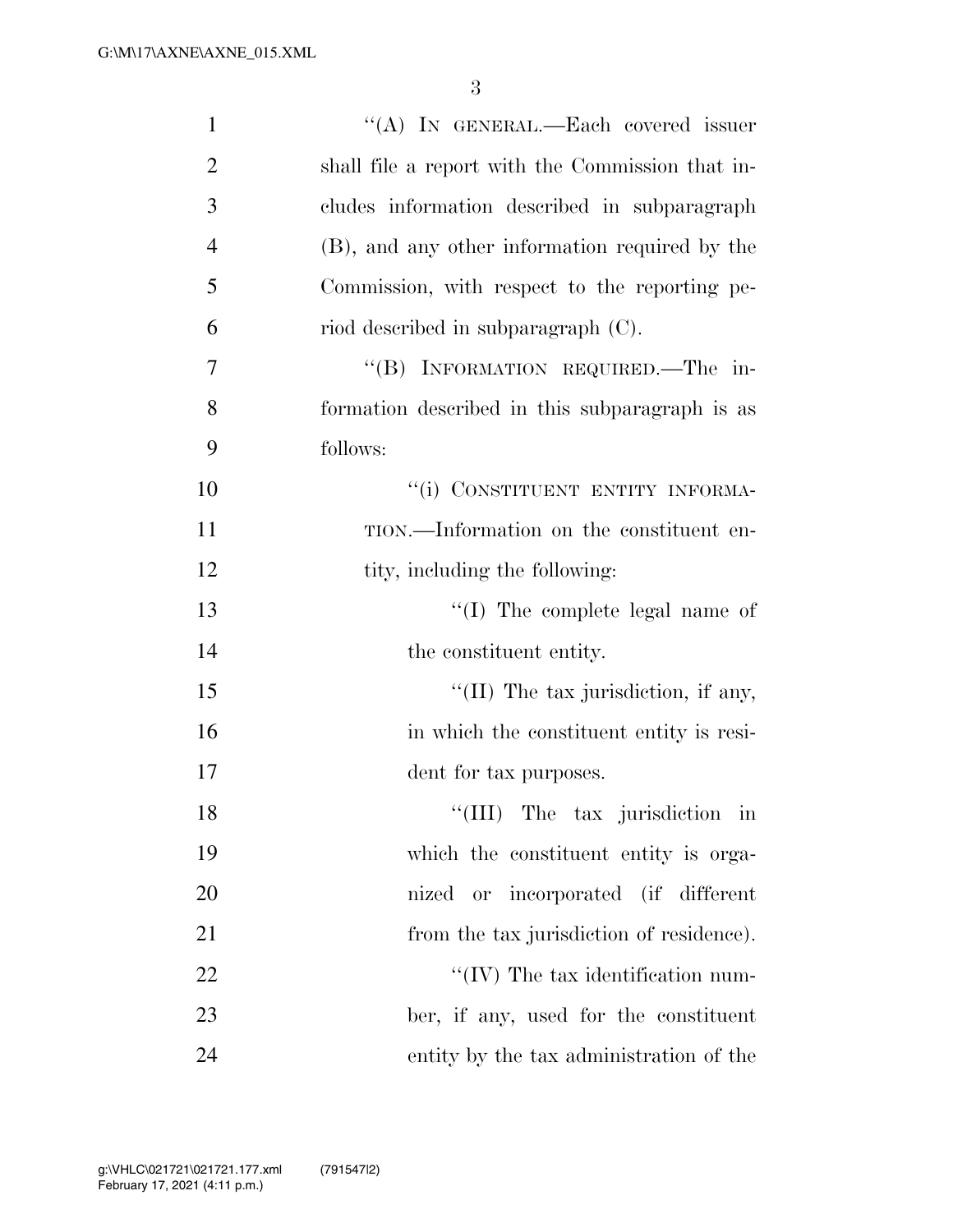| $\mathbf{1}$   | constituent entity's tax jurisdiction of    |
|----------------|---------------------------------------------|
| $\overline{2}$ | residence.                                  |
| 3              | $\lq\lq(V)$ The main business activity      |
| $\overline{4}$ | or activities of the constituent entity.    |
| 5              | "(ii) TAX JURISDICTION.—Informa-            |
| 6              | tion on each tax jurisdiction in which one  |
| $\overline{7}$ | or more constituent entities is resident,   |
| 8              | presented as an aggregated or consolidated  |
| 9              | form of the information for the constituent |
| 10             | entities resident in each tax jurisdiction, |
| 11             | including the following:                    |
| 12             | $``(I)$ Revenues generated from             |
| 13             | transactions with other constituent         |
| 14             | entities.                                   |
| 15             | "(II) Revenues not generated                |
| 16             | from transactions with other con-           |
| 17             | stituent entities.                          |
| 18             | "(III) Profit or loss before in-            |
| 19             | come tax.                                   |
| 20             | "(IV) Total income tax paid on a            |
| 21             | cash basis to all tax jurisdictions.        |
| 22             | $\lq\lq(V)$ Total accrued tax expense       |
| 23             | recorded on taxable profits or losses.      |
| 24             | "(VI) Stated capital.                       |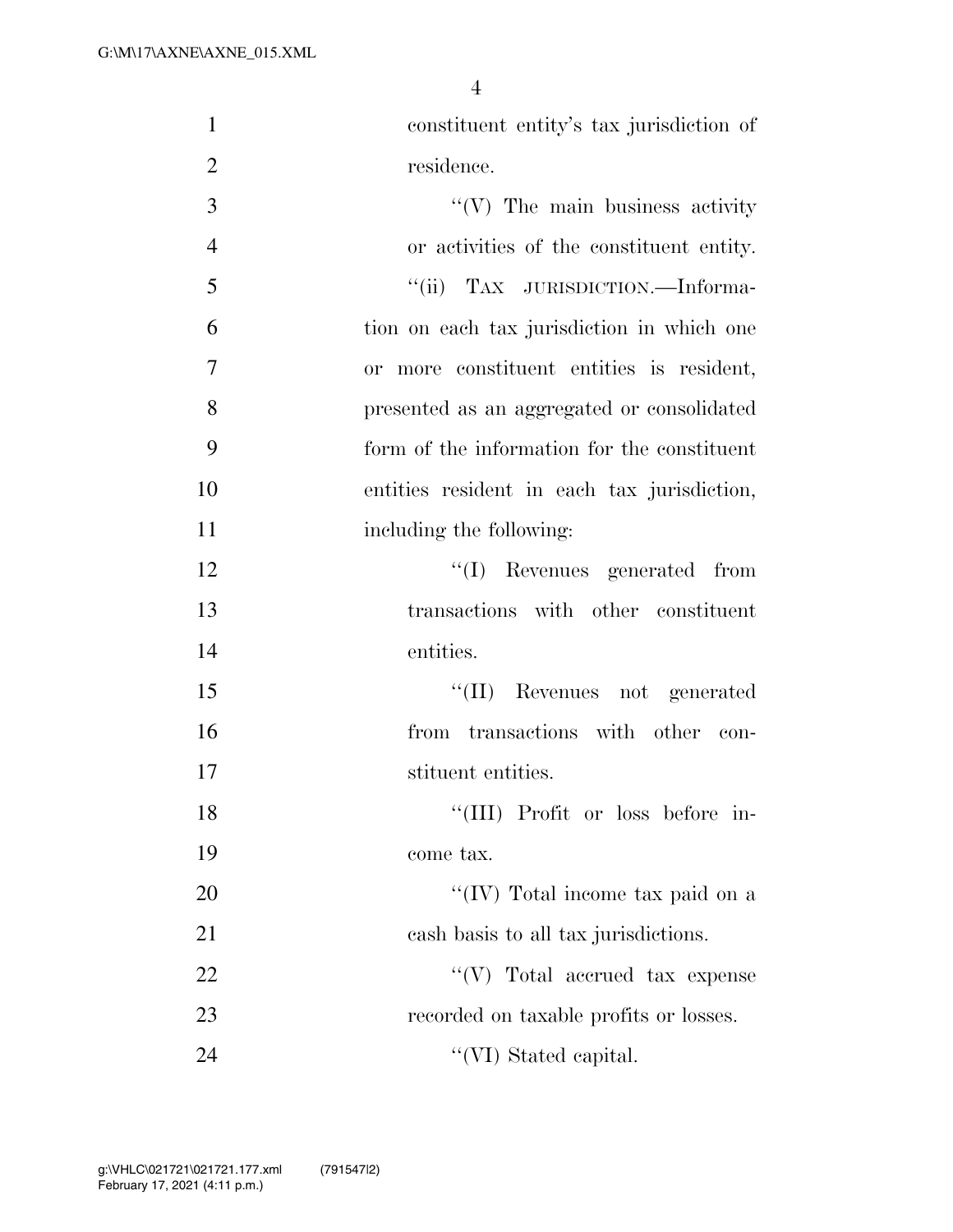| $\mathbf{1}$   | "(VII) Total accumulated earn-                      |
|----------------|-----------------------------------------------------|
| $\overline{2}$ | ings.                                               |
| 3              | "(VIII) Total number of employ-                     |
| $\overline{4}$ | ees on a full-time equivalent basis.                |
| 5              | "(IX) Net book value of tangible                    |
| 6              | assets, which, for purposes of this sec-            |
| 7              | tion, does not include cash or cash                 |
| 8              | equivalents, intangibles, or financial              |
| 9              | assets.                                             |
| 10             | "(iii) SPECIAL RULES.—The informa-                  |
| 11             | tion listed in clause (ii) shall be provided,       |
| 12             | in aggregated or consolidated form, for any         |
| 13             | constituent entity or entities that have no         |
| 14             | tax jurisdiction of residence. In addition, if      |
| 15             | a constituent entity is an owner of a con-          |
| 16             | stituent entity that does not have a juris-         |
| 17             | diction of tax residence, then the owner's          |
| 18             | share of such entity's revenues and profits         |
| 19             | will be aggregated or consolidated with the         |
| 20             | information for the owner's tax jurisdiction        |
| 21             | of residence.                                       |
| 22             | "(C) REPORTING PERIOD.—The reporting                |
| 23             | period covered by this paragraph is the period      |
| 24             | of the covered entity's applicable financial state- |
| 25             | ment prepared for the 12-month period that          |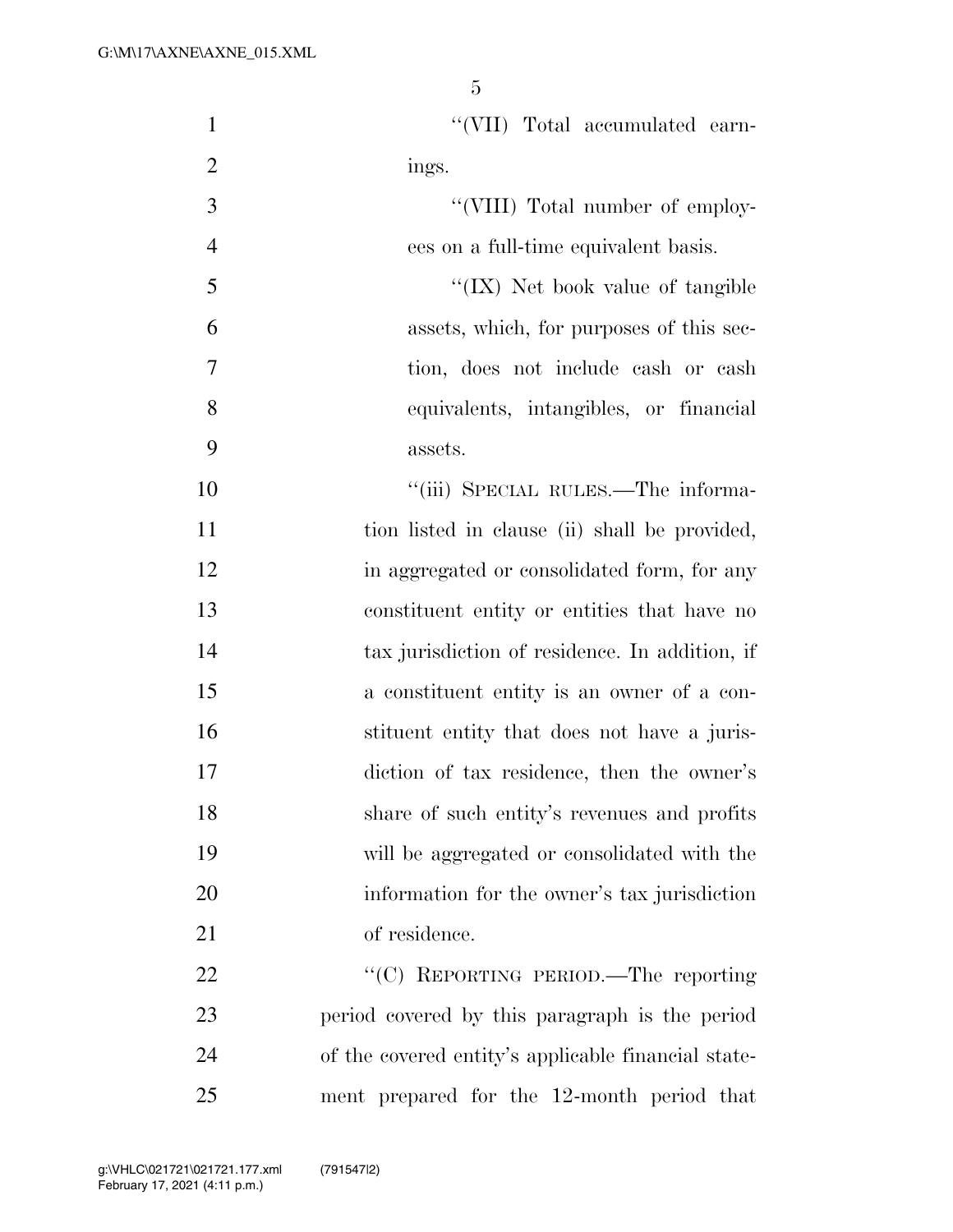ends with or within the taxable year of the cov- ered issuer. If the covered issuer does not pre- pare an annual applicable financial statement, then the reporting period covered by this para- graph is the 12-month period that ends on the last day of the taxable year of the covered issuer.

 ''(D) FILING DEADLINE.—Each covered issuer shall submit to the Commission a report required under this section on or before the due date (including extensions) for filing that cov- ered issuer's tax return in the tax jurisdiction in which the covered issuer's multinational en-terprise group is resident.

15 "(E) REGULATION.—The Commission shall promulgate regulations carrying out this section that conform to United States or inter- national standards for country-by-country re- porting, including regulations promulgated by 20 the Internal Revenue Service.".

(b) RULEMAKING.—

 (1) DEADLINES.—The Securities and Exchange Commission (in this section referred to as the ''Com-mission'') shall—